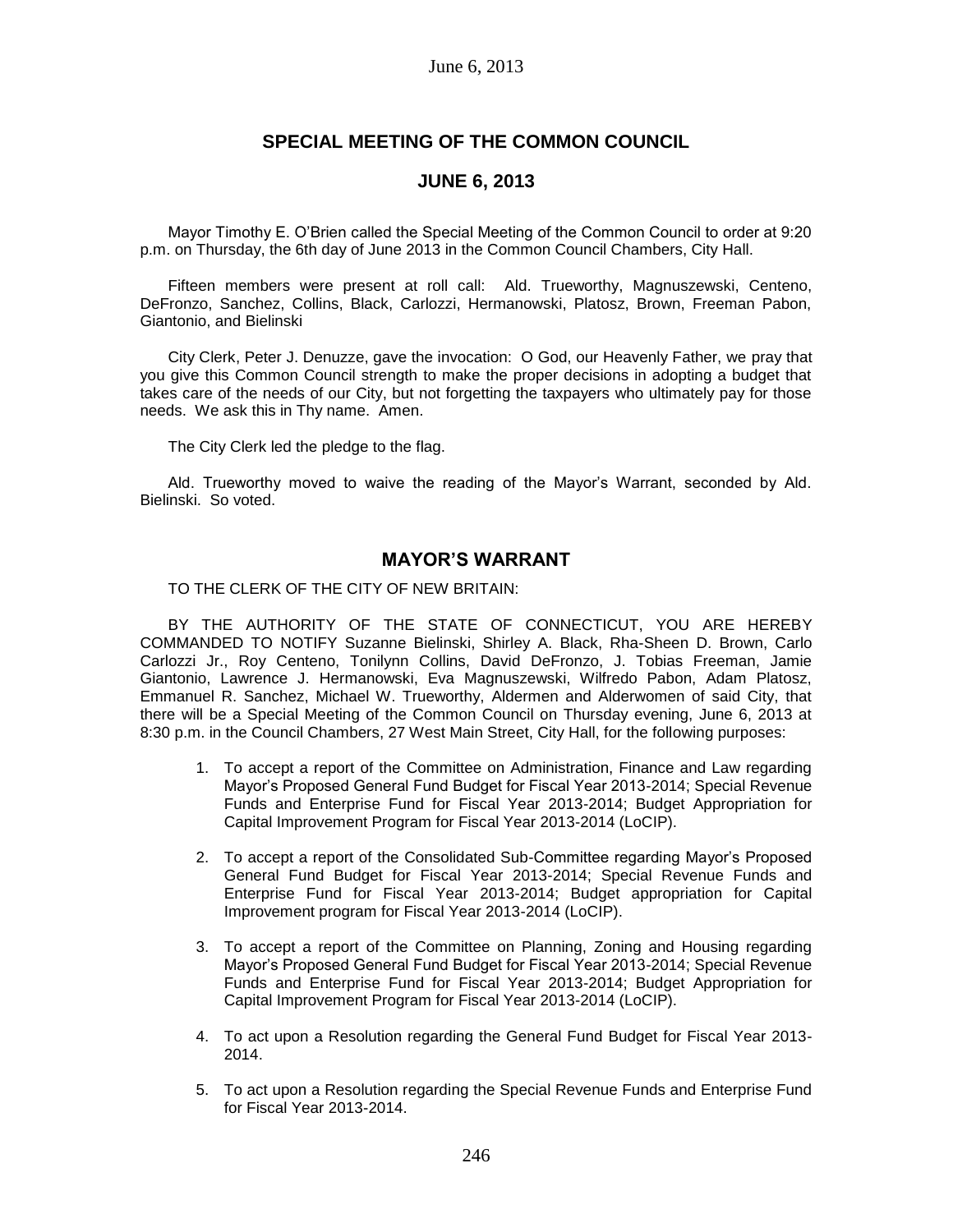6. To act upon a Resolution regarding the Budget Appropriation for Capital Improvement Program for Fiscal Year 2013-2014 (LoCIP).

HEREOF FAIL NOT, but due service and return make according to law. Dated at New Britain, this  $4<sup>th</sup>$  day of June, 2013.

> Timothy E. O'Brien Jr. Mayor

### **REPORT OF THE COMMITTEE ON ADMINISTRATION, FINANCE AND LAW**

#### **32253-2 RE: BUDGET FOR FISCAL YEAR 2013-2014**

To His Honor, the Mayor, and the Common Council of the City of New Britain: the undersigned beg leave to report the following:

The Common Council Committee on Administration, Finance and Law at a special meeting held on Thursday evening, June 6, 2013 at 8:25 p.m. in the Council Chambers to which was referred the matter of the following: Item #32253-1 – Budget for Fiscal Year 2013-2014 respectfully begs leave to recommend that the following resolutions be referred back to the Common Council with a favorable neutral recommendation.

> Alderman Carlo Carlozzi Jr. **Chair**

Ald. Trueworthy moved to accept, seconded by Ald. Bielinski. Ald. Trueworthy moved to amend by changing the word "favorable" to "neutral", seconded by Ald. Bielinski. So voted. Report as amended accepted. Approved June 12, 2013 by Mayor Timothy E. O'Brien.

## **REPORT OF THE CONSOLIDATED COMMMITTEE**

### **32253-3 RE: BUDGET FOR FISCAL YEAR 2013-2014**

To His Honor, the Mayor, and the Common Council of the City of New Britain: the undersigned beg leave to report the following:

The Consolidated Committee of the Common Council at a special meeting held on Thursday evening, June 6, 2013 at 8:15 p.m. in the Council Chambers to which was referred the matter of the following: Item #32253-1 – Budget for Fiscal Year 2013-2014 respectfully begs leave to recommend that the following resolutions be referred back to the Common Council with a favorable neutral recommendation.

> Ald. Roy Centeno Alderwoman Shirley Black **Chair**

Ald. Trueworthy moved to accept, seconded by Ald. Bielinski. Ald. Trueworthy moved to amend by changing the word "favorable" to "neutral", seconded by Ald. Bielinski. So voted. Ald. Carlozzi further amended by changing the name of the Chair from "Roy Centeno" to "Shirley Black", seconded by Ald. Trueworthy. So voted. REPORT AS AMENDED TWICE ACCEPTED. Approved June 12, 2013 by Mayor Timothy E. O'Brien.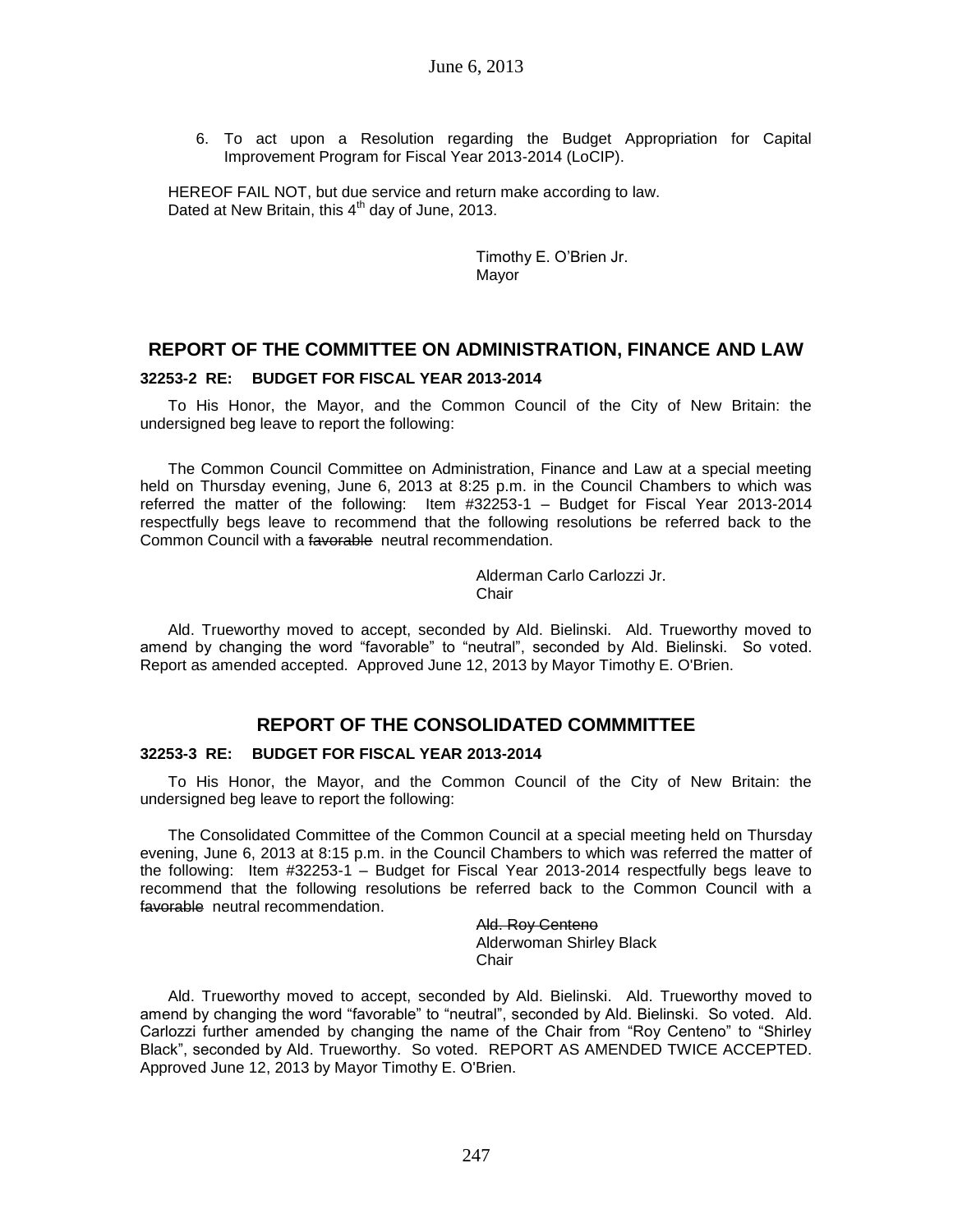### **REPORT OF THE COMMITTEE ON PLANNING, ZONING AND HOUSING**

#### **32253-4 RE: BUDGET FOR FISCAL YEAR 2013-2014**

To His Honor, the Mayor, and the Common Council of the City of New Britain: the undersigned beg leave to report the following:

The Committee on Planning, Zoning and Housing at a special meeting held on Thursday evening, June 6, 2013 at 8:20 p.m. in the Council Chambers to which was referred the matter of the following: Item #32253-1 – Budget for Fiscal Year 2013-2014 respectfully begs leave to recommend that the following resolutions be referred back to the Common Council with a favorable neutral recommendation.

#### Alderman Roy Centeno **Chair**

Ald. Trueworthy moved to accept, seconded by Ald. Bielinski. Ald. Trueworthy moved to amend by changing the word "favorable" to "neutral", seconded by Ald. Bielinski. So voted. Report as amended accepted. Approved June 12, 2013 by Mayor Timothy E. O'Brien.

Ald. Trueworthy moved to accept and adopt Resolution #32253-5, seconded by Ald. Collins.

Ald. Trueworthy moved to amend by presenting a strike-all Resolution, seconded by Ald. Collins. So voted.

### **RESOLUTION**

### **32253-5 RE: BUDGET FOR FISCAL YEAR 2013-2014**

To His Honor, the Mayor, and the Common Council of the City of New Britain: the undersigned beg leave to recommend the adoption of the following:

A Resolution concerning the Budget for Fiscal Year 2014.

Whereas, Mayor Tim O'Brien recommended a budget for the city that would not increase taxes, maintains public services, promotes a good quality of life in our city and invests in quality education; and

Whereas, The Common Council concurs that these key investments in our city's future should be made and that taxes should not be increased; now, therefore, be it

Resolved, by the Common Council of the City of New Britain that there shall be a budget for the City for the Fiscal Year ending on June 30, 2014; and be further

| Resolved, that said budget consist of General Fund appropriations and revenues, as follows, |               |               |
|---------------------------------------------------------------------------------------------|---------------|---------------|
| Department                                                                                  | Revenues      | Expenditures  |
| Economic & Policy Development                                                               | \$11,000      | \$758,054     |
| <b>Legal Services</b>                                                                       | \$1,840,256   | \$2,451,039   |
| <b>Financial Services</b>                                                                   | \$135,468,134 | \$53,761,650  |
| Fire                                                                                        | \$200,000     | \$12,115,612  |
| Police                                                                                      | \$1,608,496   | \$15,490,533  |
| Telecommunications                                                                          | \$6,250       | \$1,755,111   |
| <b>Public Works</b>                                                                         | \$12,947,310  | \$20,329,042  |
| <b>Community Services</b>                                                                   | \$3,400,650   | \$5,835,009   |
| Education                                                                                   | \$82,052,025  | \$124,908,711 |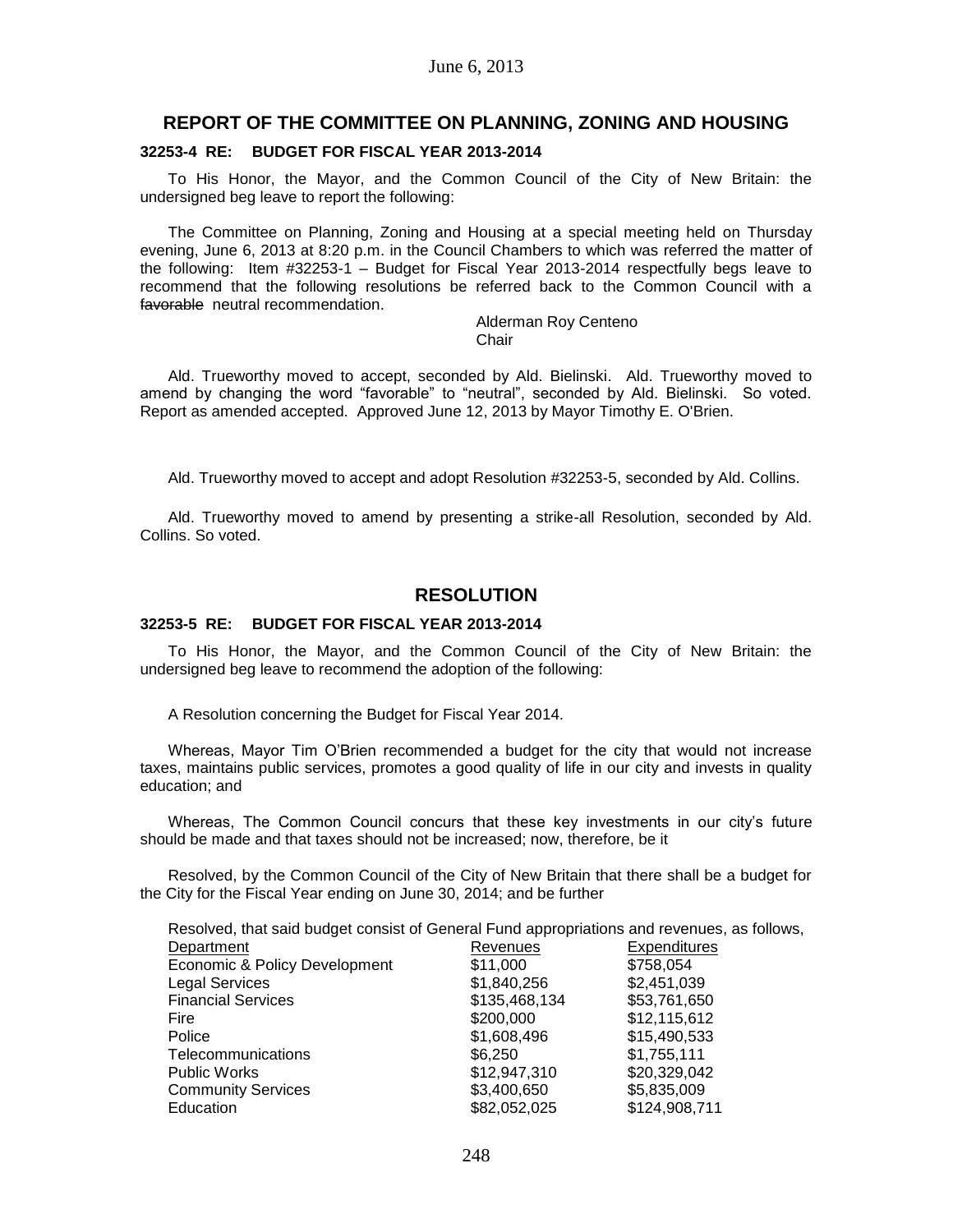| Common Council     | \$0           | \$129.360     |
|--------------------|---------------|---------------|
| Total General Fund | \$237,534,121 | \$237,534,121 |

Resolved, by the Common Council of the City of New Britain, upon recommendation of the Mayor, the attached estimates of revenue and expenditures, as amended by the Common Council, with all supporting data be the same as hereby made, and for the purpose of meeting said appropriation, a tax of 44.12 mills on the dollar be computed on the basis of a collection rate of 95.88% and the same is hereby laid on the Grand List of October 1, 2012 on all rateable estates and property within the limits of the City of New Britain liable to taxation, and be it further

Resolved, that all the city taxes for the fiscal year ending June 30, 2014 excluding motor vehicles and personal property which shall be paid on July 1, 2013 and real property taxes shall be due and payable in equal semi-annual installments on the first day of July 2013 and the first day of January 2014 except that any tax of less than Two-Hundred dollars shall be due and payable in full on the first day of July 2013.

If any installments of such tax shall not be paid on or before the first business day of the month next succeeding that in which it shall be due and payable, such installment shall immediately become delinquent and shall be subject to interest at the rate and manner provided in the general statutes. Any taxpayer may pay the total amount of any such tax at the time when the first installment shall be payable and nothing herein shall preclude the payment of the January 1, 2013 installment prior to said 1st due date, and, be it further

Resolved, that \$18,000,000 in city bonding be committed toward the services of the Board of Education to bring resources made available to the city's schools of

| 118,560,557 |
|-------------|
| 4,639,433   |
| 18,000,000  |
| 141,200,000 |
| 22,639,443  |
| 2,512,660   |
|             |

#### And be it further

Resolved, that \$2,950,000 of the Community Services Department Grants and Contributions line item shall be earmarked for the New Britain Public Library and \$360,000 of said line item shall be earmarked for the New Britain Youth Museum, and be it further

Resolved, that the city mill rate for said Fiscal Year, keeping the level of taxes at no increase, shall be 44.12 mills, and be it further

Resolved, that the budgets of the following special funds shall be as follows for said Fiscal Year,

| <b>FUND</b>                    | <b>REVENUE</b> | <b>EXPENDITURES</b> |
|--------------------------------|----------------|---------------------|
| <b>Stanley Golf Course</b>     | \$2,036,630    | \$2,036,630         |
| <b>Chesley Park Cell Tower</b> | \$25,000       | \$25,000            |
| <b>Fairview Cemetery</b>       | \$533,116      | \$533,116           |
| Dog Fund                       | \$172,564      | \$172,564           |
| Sewer                          | \$8,176,442    | \$8,176,442         |
| Youth Service Bureau           | \$340,338      | \$340,338           |
| Donations                      | \$60,000       | \$60,000            |
| <b>Terrific Toys</b>           | \$15,800       | \$15,800            |
| <b>Medical Self Insurance</b>  | \$34,165,003   | \$34,165,003        |
|                                |                |                     |